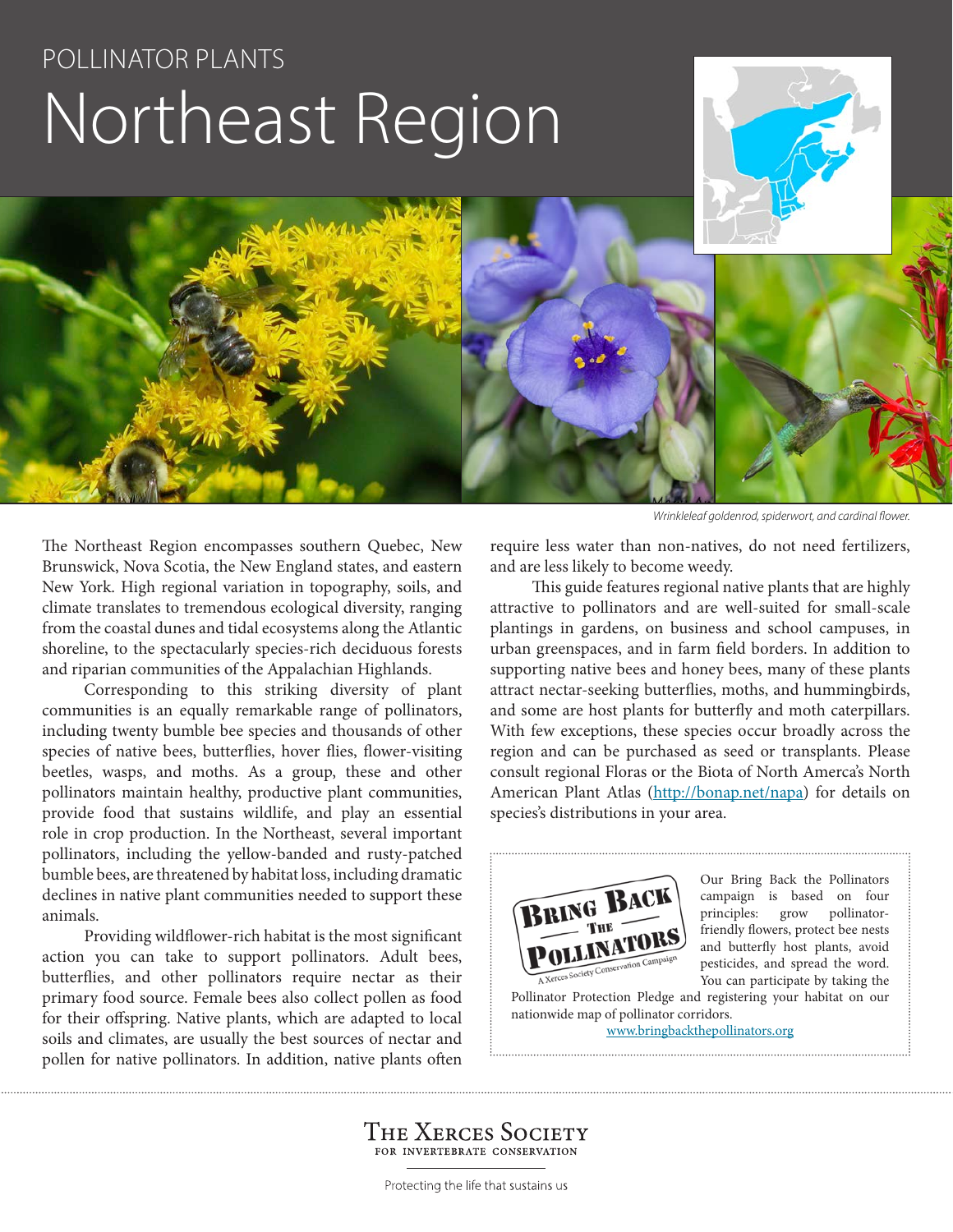

| $\sqrt{64.3}$ $7.44$<br><b>10</b><br><b>ANGEL CALL 9</b><br>11 <sup>1</sup> |                          |                              |                     |                       |                               |                                                                                                                                   |
|-----------------------------------------------------------------------------|--------------------------|------------------------------|---------------------|-----------------------|-------------------------------|-----------------------------------------------------------------------------------------------------------------------------------|
| <b>Bloom Period</b>                                                         | <b>Common Name</b>       | <b>Scientific Name</b>       | <b>Flower Color</b> | Max.<br><b>Height</b> | <b>Water Needs Notes</b>      |                                                                                                                                   |
|                                                                             | <b>Forbs</b>             |                              |                     | (Feet)                | L: low; M:<br>medium; H: high | All species are perennials, unless otherwise noted. Max. Height is an average, individual plants may vary.                        |
| <b>Early</b>                                                                | Golden Alexanders        | Zizia aurea                  | yellow              | $\overline{3}$        | H                             | Host plant for black swallowtail butterfly; shallow nectaries attract small beneficial wasps, bees, and flies                     |
|                                                                             | Wild geranium            | Geranium maculatum           | pink                | $\mathbf{3}$          | $M_{\odot}$                   | Shade-tolerant; provides important spring food for mining, cuckoo, mason, sweat, bumble, and small carpenter bees                 |
| Early-Mid                                                                   | Spiderwort               | Tradescantia virginiana      | blue                | $\overline{3}$        | $M_{\odot}$                   | The attractive flowers of this unique iris-relative are frequented by bumble bees and other pollinators; shade tolerant           |
| <b>Mid</b>                                                                  | Blue vervain             | Verbena hastata              | blue                | $5\phantom{.}$        | H                             | A preferred nectar plant for bees, butterflies, hover flies, and bee flies; choose Verbena stricta for drier soils                |
|                                                                             | Narrowleaf mountain mint | Pycnanthemum tenuifolium     | white               | $\mathfrak{Z}$        | $L-M$                         | This and related species have fragrant foliage and nectar-rich flowers; very popular with butterflies, beetles, and more          |
|                                                                             | Swamp milkweed           | Asclepias incarnata          | pink                | $5\overline{)}$       | $M-H$                         | Host plant for monarchs; lovely fragrance attracts insects of all kinds; at drier sites use common or butterfly milkweed          |
|                                                                             | Wild bergamot            | Monarda fistulosa            | purple              | $\overline{4}$        | $M_{\odot}$                   | Hawk moths, hummingbirds, and long-tongued bumble bees (such as <i>Bombus pensylvanicus</i> ) are common visitors                 |
| Mid-Late                                                                    | <b>Boneset</b>           | Eupatorium perfoliatum       | white               | $5\overline{)}$       | H                             | Flat-topped clusters of fluffy, nectar-rich flowers attract many kinds of insects; tolerant of partial shade and wet soils        |
|                                                                             | Cardinal flower          | Lobelia cardinalis           | red                 | $\overline{4}$        | H                             | Striking, scarlet-red tubular flowers attract hummingbirds and swallowtail butterflies                                            |
|                                                                             | Field thistle            | Cirsium discolor             | purple              | 6                     | M                             | Distinct from invasive, non-native thistles; an important plant for butterflies and bumble bees; grows as a perennial or biennial |
|                                                                             | Wild golden glow         | Rudbeckia laciniata          | yellow              | 7                     | H                             | Long bloom period; shade-tolerant; visited by bumble bees and other pollinators; seeds provide food for birds                     |
| Late                                                                        | Bottle gentian           | Gentiana clausa              | blue                | $\overline{2}$        | M                             | This unique fall flower is almost exclusively pollinated by bumble bees, which pry the petals apart to climb inside               |
|                                                                             | Calico aster             | Symphyotrichum lateriflorum  | white               | $\overline{3}$        | M                             | The shallow nectaries attract more insect diversity than some larger-flowered aster species; tolerant of partial shade            |
|                                                                             | Gray goldenrod           | Solidago nemoralis           | yellow              | $\overline{2}$        | $\mathbf{L}$                  | Excellent for poor soils where little else will grow; one of the latest blooming goldenrods; visited by many pollinators          |
|                                                                             | New England aster        | Symphyotrichum novae-angliae | purple              | 6                     | $M_{\odot}$                   | One of the latest fall-blooming plants; frequented by honey bees and pre-hibernation bumble bee queens                            |
|                                                                             | Wrinkleleaf goldenrod    | Solidago rugosa              | yellow              | $\mathfrak{Z}$        | $M-H$                         | Goldenrods are frequented by beneficial solitary wasps, pollen-eating soldier beetles, bumble bees, and much more                 |
|                                                                             | <b>Shrubs and Trees</b>  |                              |                     |                       |                               |                                                                                                                                   |
| <b>Early</b>                                                                | Highbush blueberry       | Vaccinium corymbosum         | white/ pink         | 12                    | $M-H$                         | Well-loved by humans and also provides food for mining bees, mason bees, and long-tongued bumble bees                             |
|                                                                             | Pussy willow             | Salix discolor               | yellow/ green       | 15                    | $M-H$                         | Silky gray catkins open into flowers that provide spring forage for bees; host plant for mourning cloak butterflies               |
|                                                                             | Raspberry, blackberry    | Rubus spp.                   | white               | $4+$                  | M                             | Hollow canes/ prunings make excellent nest sites for cavity-nesting bees; flowers are pollinated by many kinds of bees            |
| <b>Early-Mid</b>                                                            | American basswood        | Tilia americana              | cream               | 60                    | $M_{\odot}$                   | Also called "bee tree" for its abundance of very fragrant, nectar-rich flowers which are extremely attractive to bees             |
|                                                                             | Ninebark                 | Physocarpus opulifolius      | white               | 8                     | $\mathbf{L}$                  | Deciduous shrub with attractive foliage, peeling bark, and white flowers; loved by birds, bees, and butterflies                   |
| <b>Mid</b>                                                                  | New Jersey tea           | Ceanothus americanus         | white               | $\overline{4}$        | $M_{\odot}$                   | A magnet for many species of flies, wasps, bees, and butterflies; slow growing and prone to deer browsing                         |
|                                                                             | Virginia rose            | Rosa virginiana              | pink                | 6                     | $\mathbf{L}$                  | Foliage is used by leafcutter bees; flowers provide food for many pollinators; exceptional leaf coloration in the fall            |
| Late                                                                        | Buttonbush               | Cephalanthus occidentalis    | white               | 12                    | H                             | Host plant for numerous moths and butterflies; pincushion-like flowers are very attractive to butterflies and bees                |





#### average, individual plants may vary.